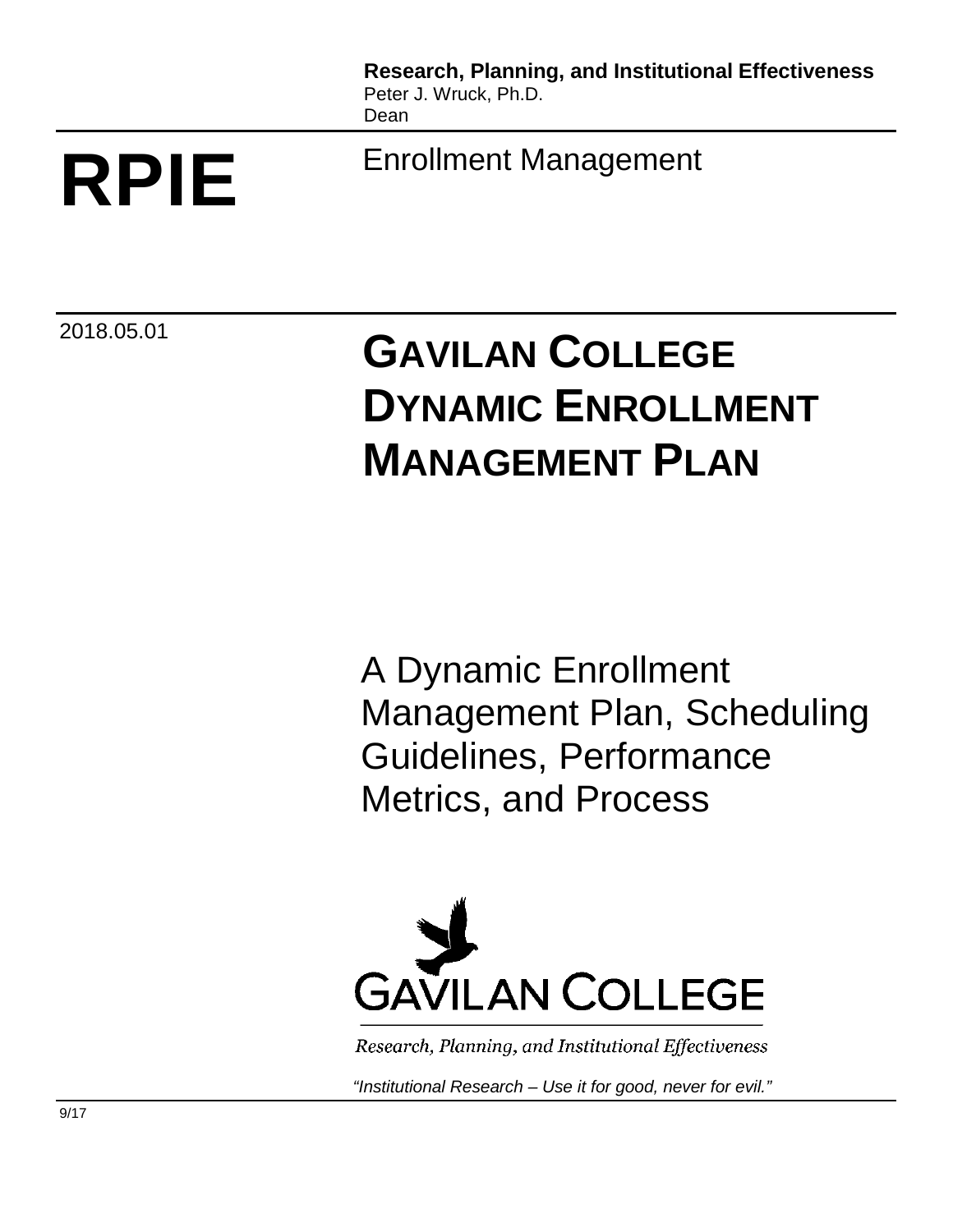This page is intentionally blank.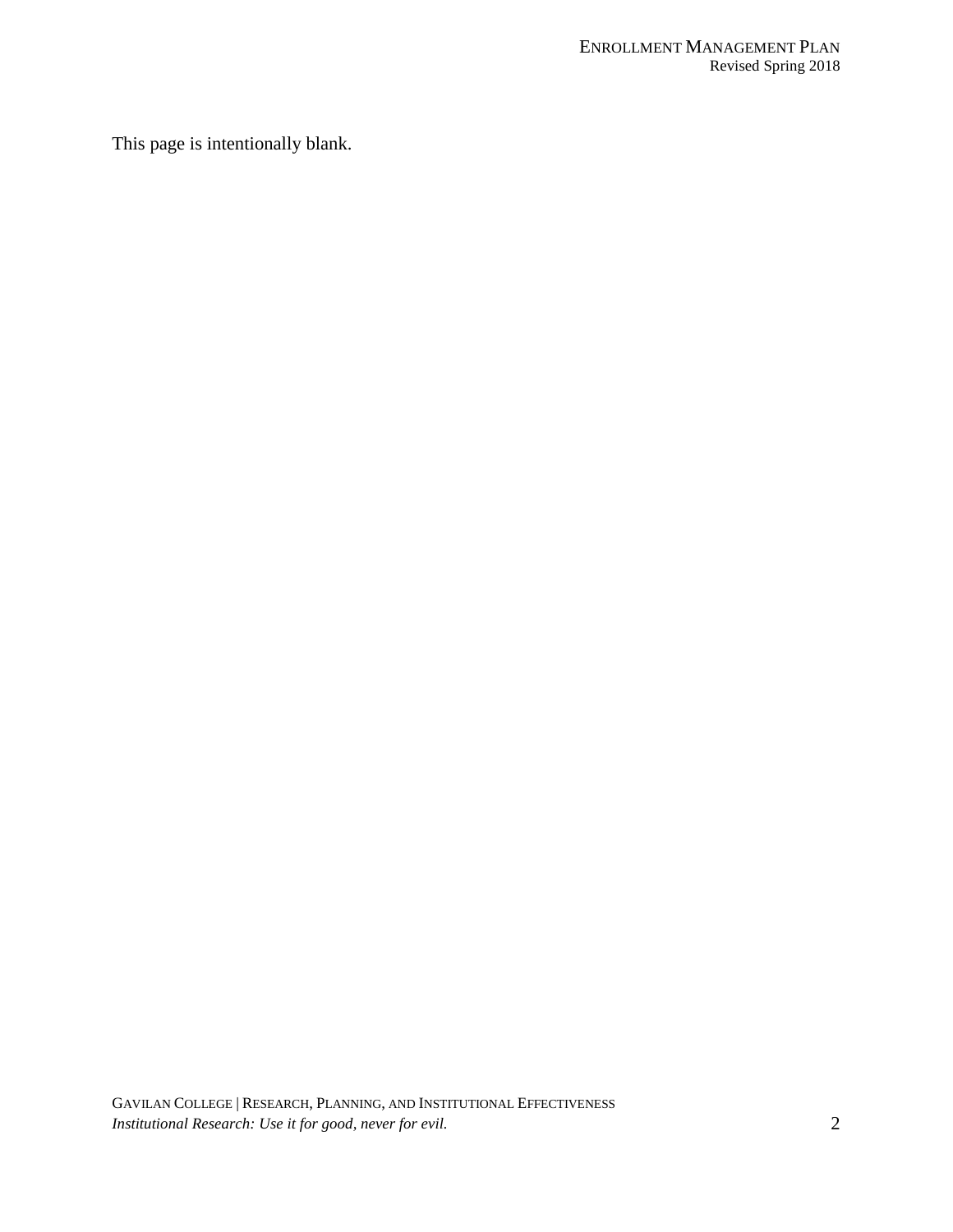## **Table of Contents**

GAVILAN COLLEGE | RESEARCH, PLANNING, AND INSTITUTIONAL EFFECTIVENESS Institutional Research: Use it for good, never for evil.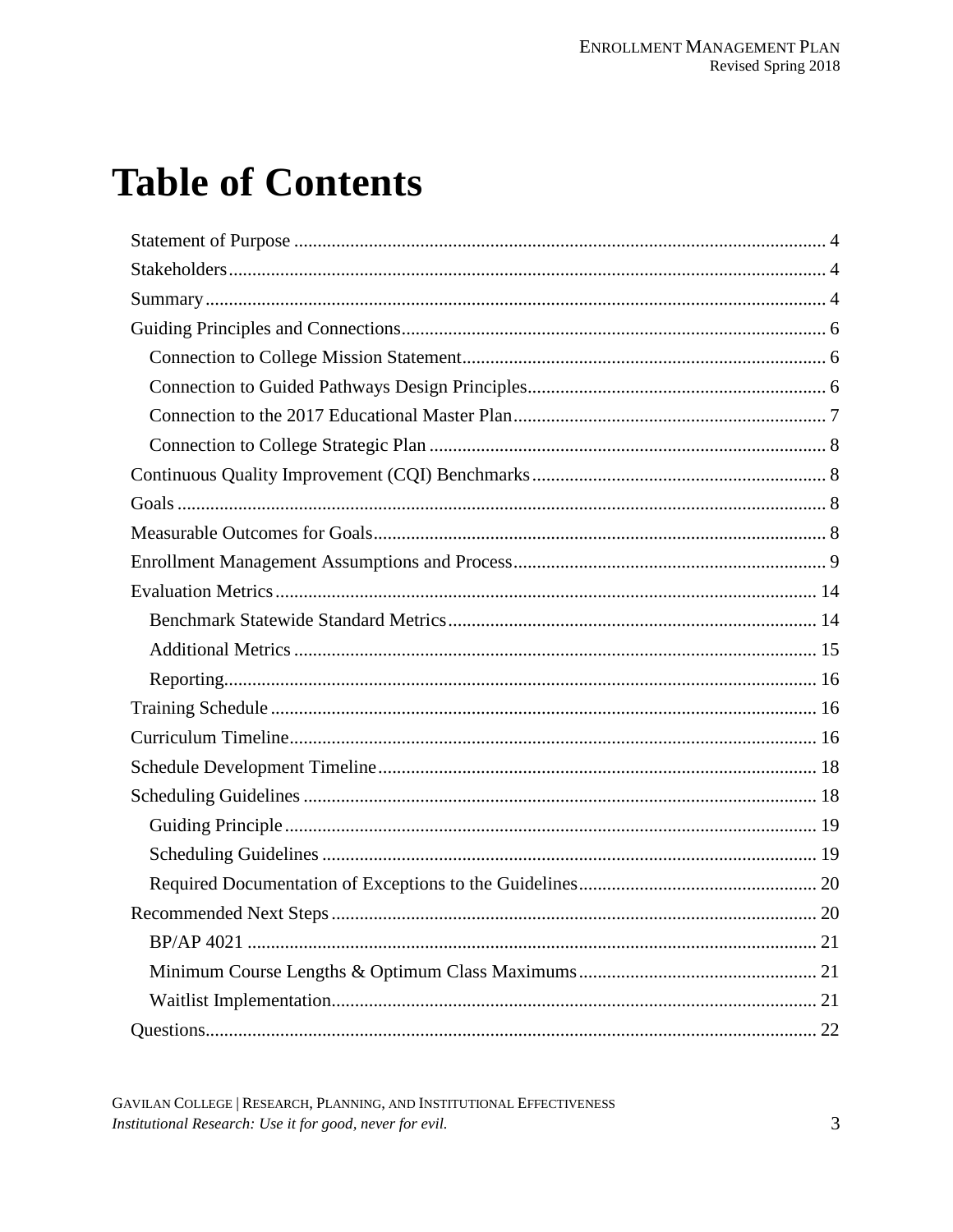## **Enrollment Management Plan**

STAKEHOLDERS: Administrators, Chairs, Student Services/Counselors, Faculty, Staff, **Students** 

TEAM MEMBERS: Doug Achterman, Randy Brown, Sherrean Carr, Michele Cortes, Darlene Del Carmen, Bonnie Donovan, Wade Ellis, Ron Hannon, Pat Henrickson, Peter Howell, Sydney LaRose, Sabrina Lawrence, Fran Lozano, Kathleen Moberg, Jennifer Nari, Judy Rodriguez, Arturo Rosette, Linda Stubblefield, Susan Sweeney, Leslie Tenney, Peter Wruck. A large number of additional faculty and staff contributed to the workgroups.

ATTACHMENTS: None

DATE: 2017.12.13 (Revised 2018.05.01)

#### <span id="page-3-0"></span>**Statement of Purpose**

This proposed enrollment management process is designed to ensure schedule predictability and reliability for students, maximize enrollments, allow for complex enrollment management data analysis, and improve internal processes for schedule management and audit compliance. The ultimate purpose is to improve scheduling of relevant courses for students, add predictive analytics capacity for the college, empower stakeholders to make just-in-time data driven decisions, and maximize enrollments.

#### <span id="page-3-1"></span>**Stakeholders**

Anyone involved in scheduling and cancelling courses, establishing enrollment targets, managing budgets, and reviewing performance.

#### <span id="page-3-2"></span>**Summary**

This proposal grew from a plan that the president saw demonstrated at the 2016 AACC conference from San Jacinto College as well as a review of national best practices and my own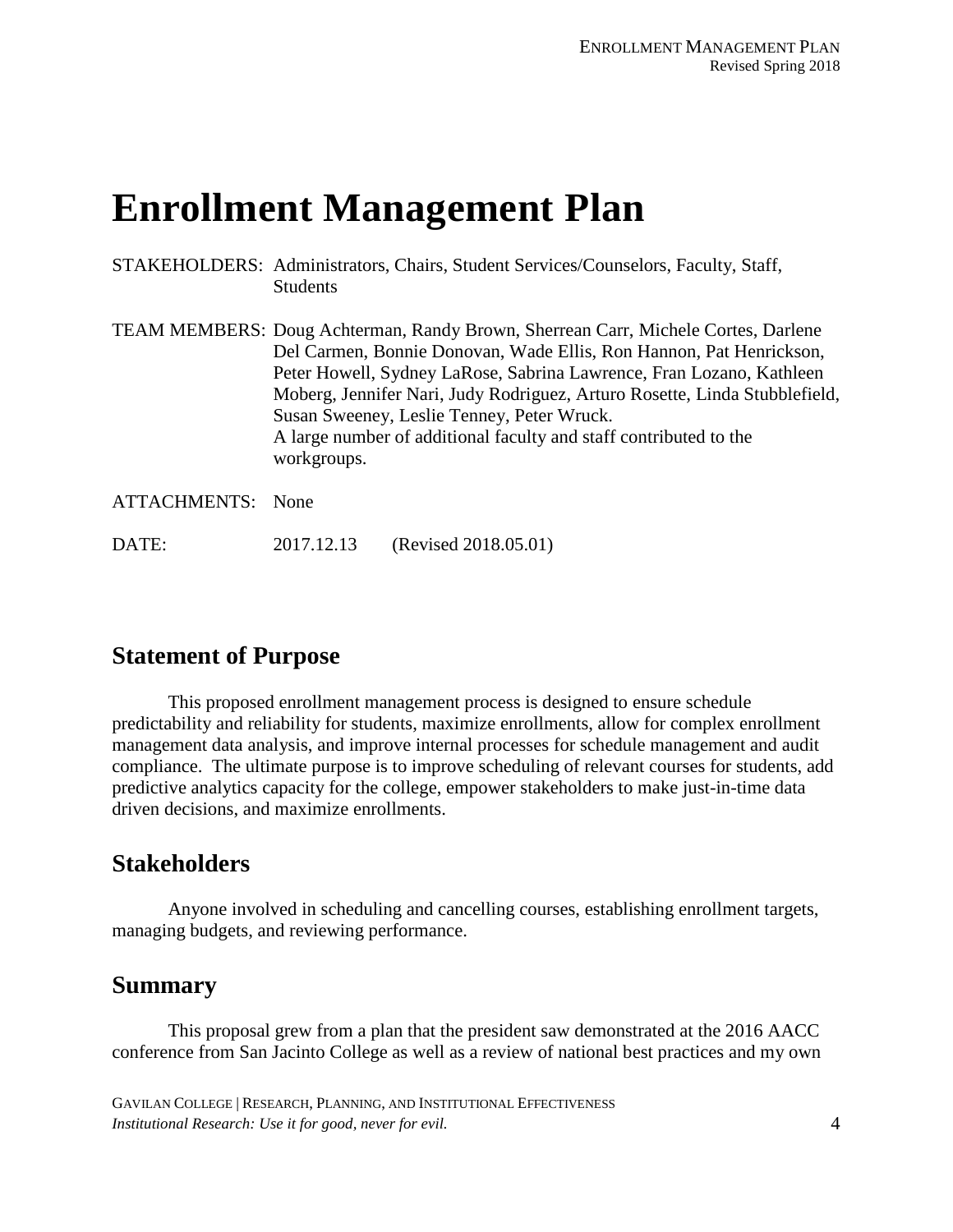experience from creating such a plan in previous positions. In using an early modified version of this system when I served as Dean of Liberal Arts and Sciences, my department chairs and I were able to reduce division personnel expenditures by 6% while actually increasing our tenuretrack faculty headcount by one. This was achieved entirely through scheduling efficiencies.

This plan expects participation of a variety of stakeholders in the scheduling process. Instructional and non-instructional faculty and department chairs are instrumental in developing the schedule, academic deans in modifying and approving the schedule, staff in reviewing and inputting the schedule, and the entire team in evaluating performance, setting goals and targets, and restarting the process from the beginning.

The following notes should be considered prior to reading the proposal.

The proposed flowchart on the following page outlines a seven phase system that carries schedule management from generation to post-hoc evaluation. The flow chart should be understood as a cyclical process. When phase seven is completed, return to phase one.

As the most basic level, the proposal asks all stakeholders to:

- Continually evaluate current enrollments at multiple levels
- Summarize those trends
- Report them to the next level of leadership on an ongoing basis
- Conduct a post-hoc evaluation once per term where goals, parameters, and limits are set for generating the schedule for subsequent terms
- Set new goals, targets, and parameters for subsequent corresponding terms

This proposal draws upon a "Process, Results, Improvements, Data" model (PRID) as each step seeks to ask stakeholders to follow a process, show results from the process, and plan for improvements based upon the results. Post-hoc PRID documentation required (less than one half sheet, use general short statements – this should not be burdensome). PRID basics require the documentation of:

- Process used to arrive at the action
- Results of the process
- Improvement or anticipated improvement based upon the results
- Data used in the process and what these data "said"

The Post-hoc PRID is retained to inform future PRID improvements as well as evaluating targets and setting goals and parameters future corresponding terms, as well as for accreditation purposes.

Achieving this plan requires reconstituting the Enrollment Management Team (EMT), but with a different makeup and with a different charge (see later proposal of details). The EMT is an organizational committee as defined by the Gavilan College Shared Governance Handbook. The reconstituted EMT should include the following personnel:

- Vice President of Academic Affairs
- Deans
- Instructional faculty (two minimum, senate appointed)
- Scheduler
- Counselor (one minimum, senate appointed)
- Vice President of Student Services or designee
- Associate Vice President for Business Services and Security or designee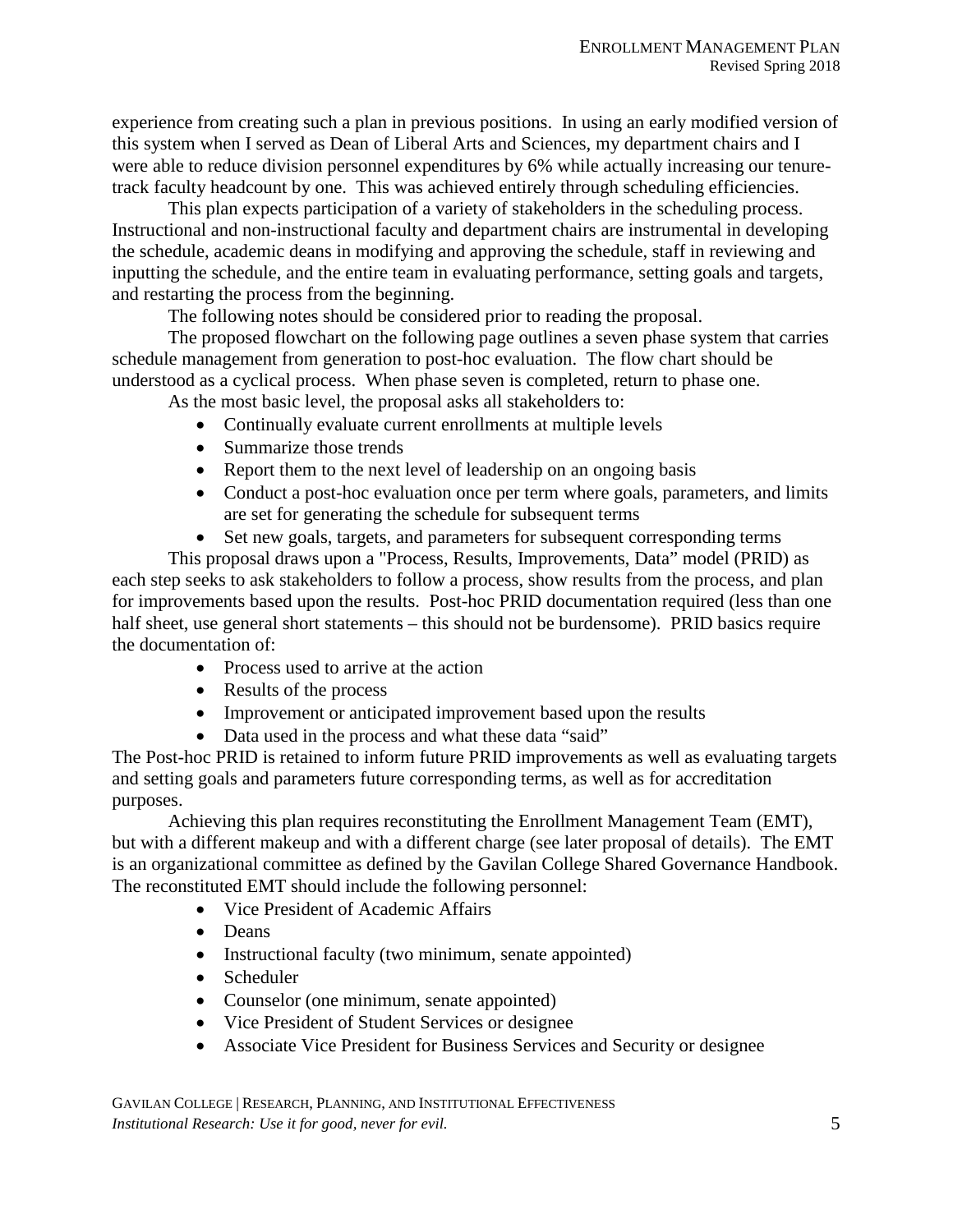- Site directors for Hollister, Morgan Hill, and Coyote Valley
- Distance Education Coordinator or designee
- Director of Information Technology or designee
- Director of Admissions and Records
- Student representative from the Associated Students of Gavilan College

The proposal has several side benefits. For the first time, the schedule may be "rolled" rather created new each term. Complex predictive analytics capacity will be added to RPIE – this will allow forecasting and evaluation of changes in enrollments down to the section level rather than simply the college or division level. The potential for errors is significantly reduced, improving audit compliance, as fewer persons will be involved in the physical entry of courses into Banner. By creating scheduling guidelines and opening up decision-making frameworks to a broader constituency, scheduling decisions are more transparent and consistent. The improvement of schedule delivery will enhance efficiency, allowing for targeted investments for growth. The student experience will be improved as a predictable, longer-range schedule is developed. Ultimately, this could include full-year or even two-year scheduling as a result of the predictability infused by this process.

In the following sections, the plan, its goals, measurable outcomes, performance metrics, and process are discussed in detail.

#### <span id="page-5-0"></span>**Guiding Principles and Connections**

Several Gavilan documents inform the enrollment management plan and its assessment, including the mission statement, Guided Pathways design principles, the strategic plan, and the educational master plan.

#### <span id="page-5-1"></span>**Connection to College Mission Statement**

*Gavilan College cultivates learning and personal growth in students of all backgrounds and abilities through innovative practices in both traditional and emerging learning environments; transfer pathways, career and technical education, developmental education, and support services prepare students for success in a dynamic and multicultural world.*

Embedded in this mission statement is the principle that Gavilan College provides students supported opportunities to achieve their educational goals, which may include career, technical education, or transfer—all of which require efficient enrollment management to accomplish.

#### **Connection to Guided Pathways Design Principles**

<span id="page-5-2"></span>Well-designed enrollment management is consistent with several Guided Pathways design principles, including

• Ensuring students know requirements for success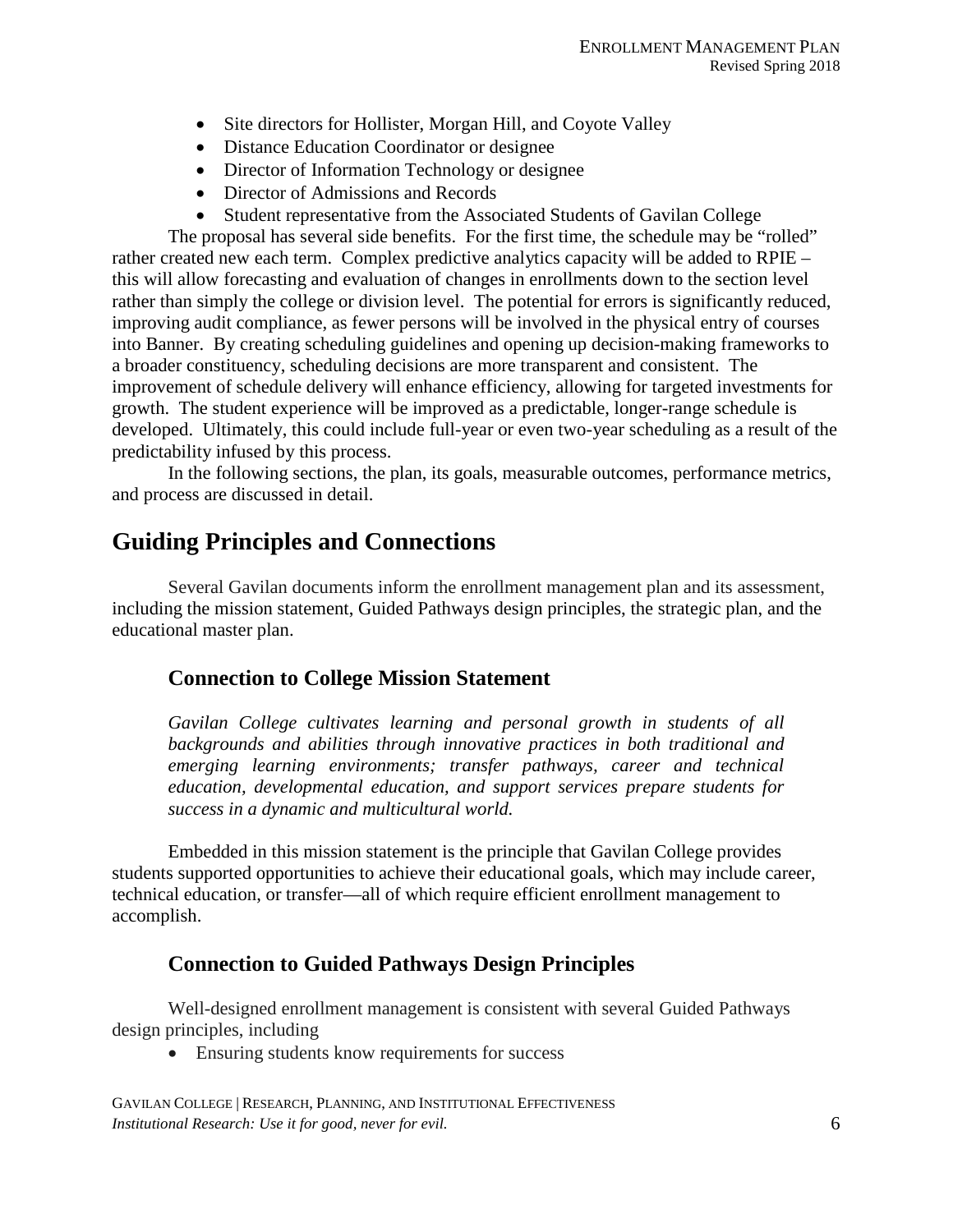- Accelerating entry into coherent programs of study
- Continually monitoring student progress

Design of guided pathways also requires attention to the implications of scheduling on the goals of creating clear curricular pathways to employment and further education, and to helping students choose, enter, and stay on those paths. The enrollment management plan should be assessed according to these key goals of Guided Pathways.

#### **Connection to the 2017 Educational Master Plan**

<span id="page-6-0"></span>Several recommendations in the Educational Master Plan (EMP) concerned enrollment management. Specifically, it recommended reviewing (see p. 160):

- The overall way in which future schedules of classes are developed and the information upon which those decisions are made and by whom.
- The number of classes scheduled to meet on multiple days, but not using the dominant two-day pattern of Monday and Wednesday or Tuesday and Thursday.
- The number of classes scheduled one-day-a week in the prime morning hours.
- The modest number of classes scheduled during the first instructional period, in the evenings, on Friday, or Friday and Saturday.
- The starting time for evening classes and its impact on creating a seventh instructional period during the day.
- The implemented scheduled frequency and sequence of courses named in the ADTs.
- Implementation of a waiting list procedure to acquire additional information about the numbers of students who wanted to take a course but had no way to communicate that interest once the course sections were full.

The EMP also recommends using local feeder school, demographic, employment, and enrollment status data to inform scheduling priorities (see pp. 39, 47, 61).

An annual review of the scheduling process should include an assessment about how such data is incorporated into the enrollment management plan.

The EMP provides a schedule pattern analysis to examine how times and locations are scheduled and to shed light on potential shifts in that pattern to increase both enrollment and efficiency. Such an analysis should also be part of the regular assessment of enrollment management (see pp. 54-57).

The EMP reports the following:

*An analysis of course offerings over the last three years indicated that some required courses did not attract sufficient numbers of students to be retained or were not scheduled. Sponsoring so many AD-Ts will require careful enrollment management and scheduling efforts, and some programs of study may not be sustainable (p. 146).*

Metrics should be established to determine which programs of study are and are not sustainable based on current and projected student demand.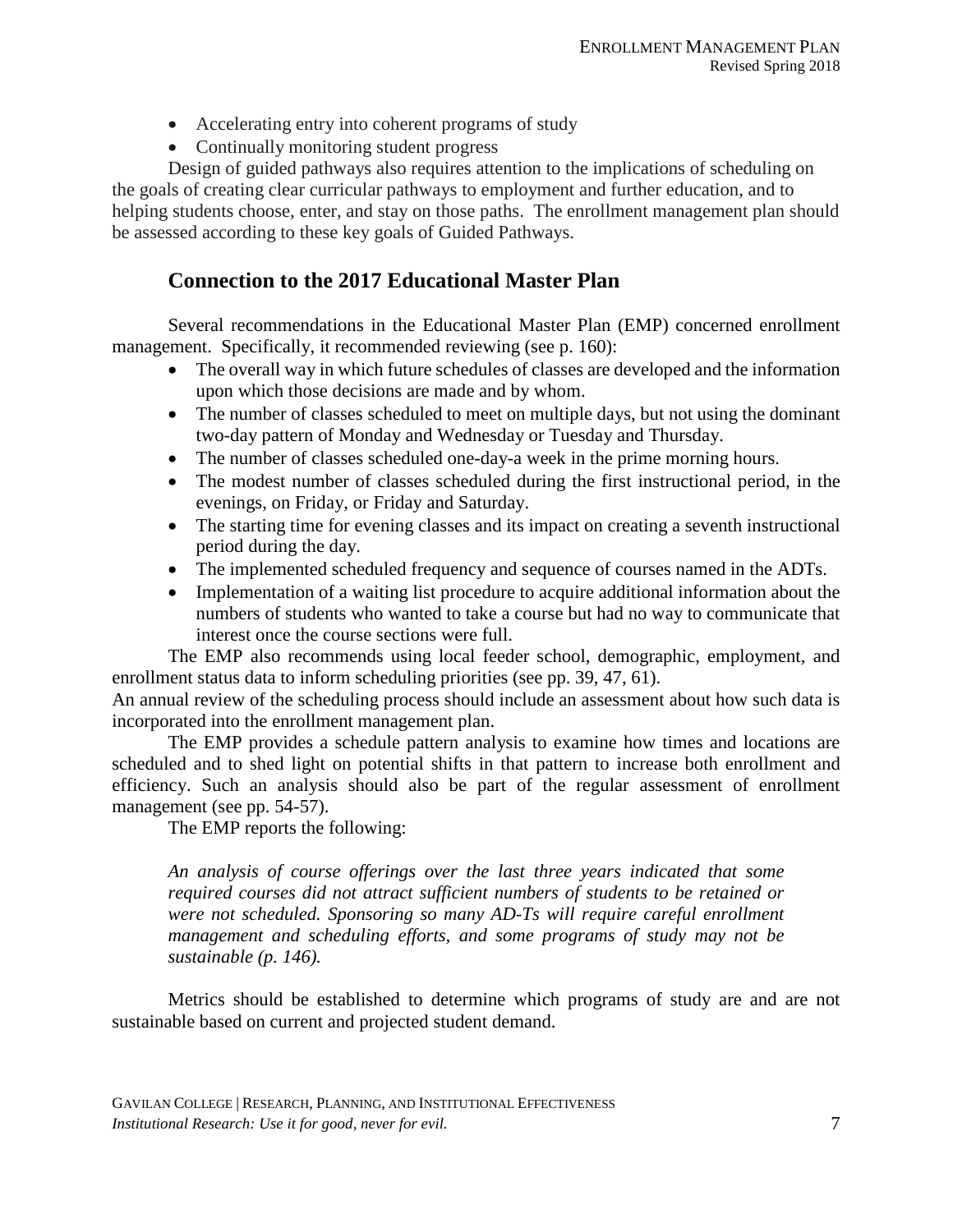#### **Connection to College Strategic Plan**

<span id="page-7-0"></span>The first strategy articulated in the Strategic Plan is to "optimize enrollment, course offerings, and services to reflect community needs and growth." This strategy aligns with the recommendations of the EMP to use relevant local data to inform the enrollment management plan and to assess the effectiveness of that plan.

#### <span id="page-7-1"></span>**Continuous Quality Improvement (CQI) Benchmarks**

- 1. Equip college stakeholders with the tools to speak about current enrollment trends and challenges in their divisions at any time
- 2. Improve data-driven decision-making for enrollment management
- 3. Improve data utilization as divisions plan and execute at the tactical, operational, and strategic levels
- 4. Improve reporting to the President and our governing Board
- 5. Allow for cross-term section-level predictive analytics
- 6. Develop and use enrollment targets
- 7. Allow for evaluation of past performance as a means to inform future performance, including both enrollment targets and ensuring a diverse and student-centered schedule
- 8. Develop CQI culture for schedule management

#### <span id="page-7-2"></span>**Goals**

- 1. Help students efficiently complete their educational goals
- 2. Establish consistent parameters for the scheduling process and product
- 3. Meet efficient use of fiscal, physical, and human resources
- 4. Standardize the process and make it predictable and replicable
- 5. Allow for catching conflicts and deficiencies upstream, before schedule is live
- 6. Facilitate partnerships and cross-division discussions and integrated planning
- 7. Cultivate a culture of evaluation through a common and transparent frame of reference for understanding and assessing performance goals and targets
- 8. Expand and maximize diversity of delivery methods
- 9. Ensure adequate diversity of course options for student experimentation and enrichment
- 10. Facilitate future multi-term scheduling in support of guided pathways
- 11. Foster integrated planning
- 12. Reduce inter-district enrollment swirl; make Gavilan a destination college

#### <span id="page-7-3"></span>**Measurable Outcomes for Goals**

The following list of outcomes is to be evaluated annually using the performance metrics discussed in a later section of this plan.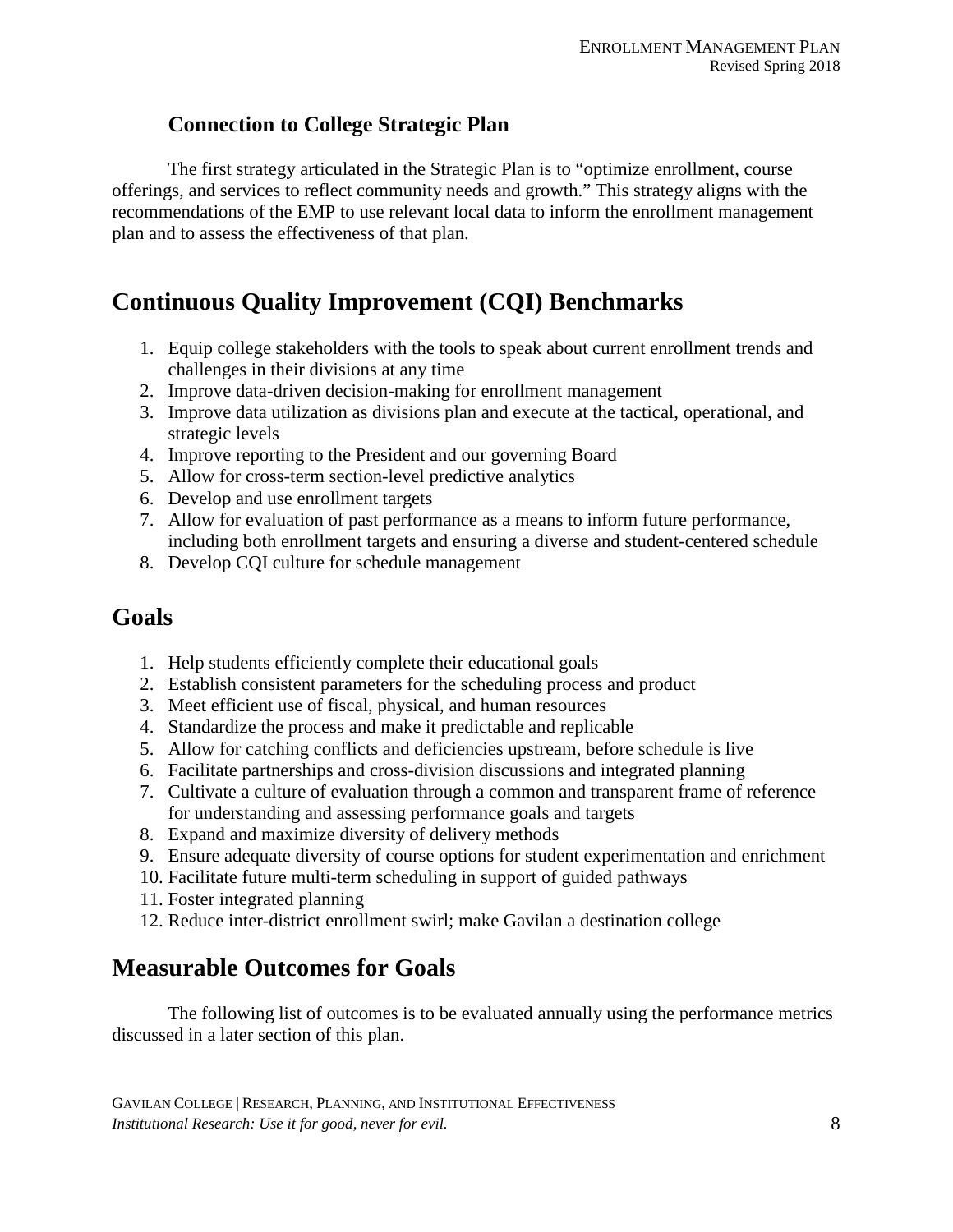- 1. Reduction in audit findings related to schedule
- 2. Enrollment Management Plan is widely understood and consistently implemented
- 3. Student outcomes improve, including but not limited to degree completion and reduced time to degree
- 4. Instructional efficiency and effectiveness will improve
- 5. Common and recurring scheduling challenges will be addressed
- 6. Facilities will be more efficiently scheduled to maximize utilization and minimize "down time"
- 7. Increased satisfaction of enrollment practices among stakeholders
- 8. Decrease in number of cancelled classes; add more predictability to part-time faculty loads

#### <span id="page-8-0"></span>**Enrollment Management Assumptions and Process**

The following list of items states the baseline assumptions and process steps to the enrollment management plan.

- 1. Establish waitlists for all courses.
- 2. Centralize scheduling with two persons under the Division of RPIE. These two schedulers will take over the inputting of the entire schedule for the whole college. Deans and their assistants will retain FLAC responsibilities, with their sole purview being the SIASIGN screen in Banner.
- 3. With scheduling centralized and potential errors minimized and ultimately eliminated, roll the schedule from previous terms as the starting point for future terms. This would require a one year phased implementation given that an original correct schedule would need to be initially created for each of our three terms.
- 4. Once the schedule is rolled, RPIE will be able to conduct section-level trend analysis and enrollment forecasts. This is due to the harmonization of CRNs between corresponding terms.
- 5. At the beginning of each schedule generation cycle, deans will send their department chairs the clear priorities and parameters for the new schedule as outlined during the goal and priority setting process in step 23 along with a copy of the master schedule from the previous corresponding term. As the District moves towards multi-term scheduling and implementation of guided pathways, consideration to program course sequencing should be given priority.
- 6. Proposing an initial schedule requires clear communication between deans and faculty. Department chairs will lead their faculty in the proposal of the new schedule, ensuring the proposal offers a variety of content at various times through various delivery methods to meet student needs. Chairs then send their proposed schedule to their dean. The dean and the department chair meet one-on-one to evaluate the proposed schedule, discuss any changes and improvements in the proposed schedules, identify obvious scheduling conflicts or deficiencies, needed additions or subtractions, constraints (including availability of part time faculty), and other related items. The chair returns to their departments with the modified schedule, makes any additional modifications, and returns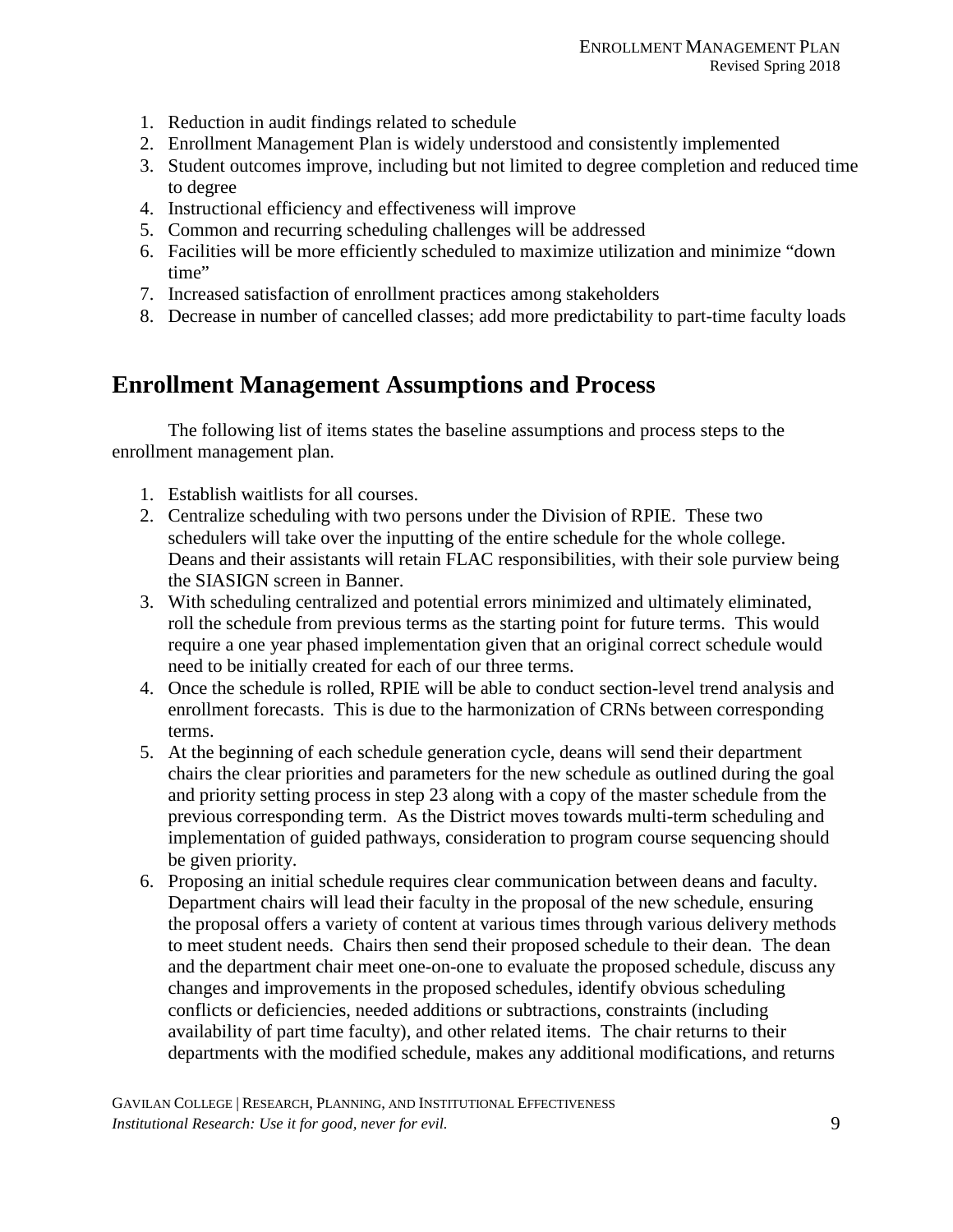it to their dean. The dean then makes a final set of changes in consultation with their chair either verbally or electronically, and ultimately approves the proposed schedule.

- 7. Deans then verify their own schedules for accuracy and then forward a single approved schedule noting changes to the two schedulers.
- 8. Deans will keep a log of actual changes from term to term to allow for evaluation of "progress" on our improvement targets, both in terms of delivery and efficiency. This log should include any changes made to the schedule, including cancellations, and a one sentence rationale for the change or cancellation.
- 9. First draft of schedule is released to all employees; feedback on the schedule should be given to the supervising administrator to bring forward to the EMT for resolution as outlined in steps 9, 10, and 11. See schedule development timeline for additional milestones.
- 10. Weekly while the schedule is entered and until registration closes, the Academic Scheduling Coordinator and two identified counselors (one general, one specialized) use their global view to produce a "Minority Report."
	- This report is comprised of identified conflicts among required courses, gaps in offerings, underutilized times, errors in proposed schedules, and other items that "pop out" as needing resolution, attention, or modification.
	- As the schedulers and counselors are uniquely positioned to take a global view of the schedule, they will be the key personnel in crafting the Minority Report.
	- To accomplish this task adequately prior to the schedule becoming "live," the identified EMT counselor will need view-only access to the schedule as it is created.
	- This report is forwarded to the Dean of RPIE upon completion.
- 11. Dean of RPIE disseminates the Minority Report on a standard format document to the Enrollment Management Team (EMT). Documents to be retained for future analysis.
- 12. As a weekly standing meeting of no more than thirty minutes, the newly reconstituted EMT and any interested department chair not assigned to the EMT will work through and resolve the items in the Minority Report as well as discuss other items of concern brought to the meeting. This includes resolving common scheduling complications such as negotiating athletics, nursing, and biological sciences schedules, etc. Note that weekly meetings are only necessary during the scheduling period and while registration is open – not during other times of the academic year.
- 13. Steps (10) through (12) continue through the registration period.
- 14. Schedule is released for registration, registration progresses until closure.
- 15. Marketing of the schedule begins immediately upon release of the schedule
- 16. Deans update the VPAA on the Minority Reports and actions taken at Deans' Council meetings.
- 17. VPAA updates the cabinet and President upon request.
- 18. President to update Board of Trustees as President deems fit.
- 19. To facilitate student recapture and out of respect for faculty workload and assignments, cancellation decisions for low enrollment will be made as early as possible. Beginning twenty-one calendar days before the start of the semester, supervising administrators begin regular consultation with faculty department chairs regarding cancellations; cancellations for low enrollment begin. Analysis will focus on courses with enrollments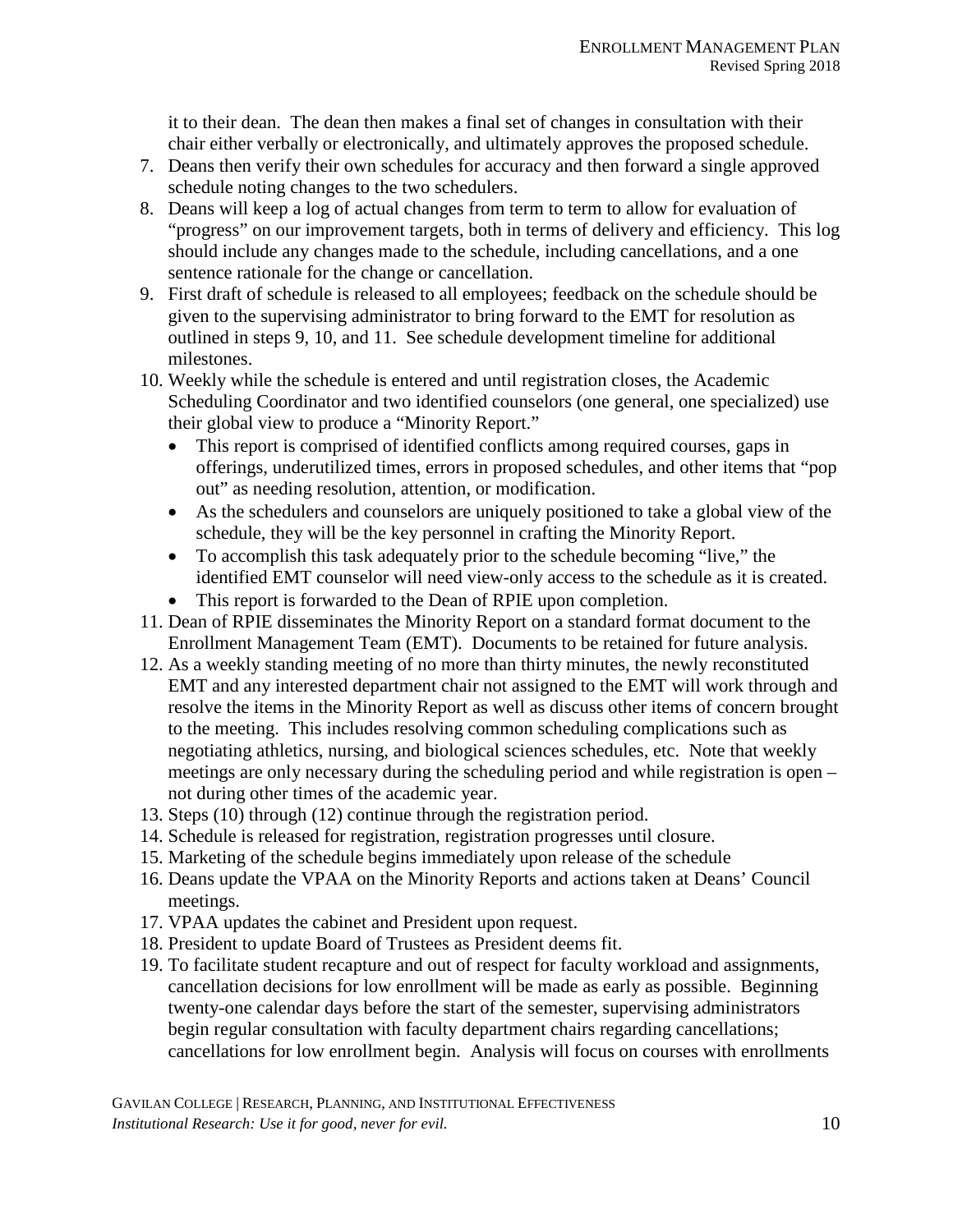under 20, and areas with multiple sections wherein the average enrollment across sections is under 20. Recognizing that communication is key to making effective cancellation decisions, the following items are to be observed:

- As leaders of their departments, faculty chairs are expected to work in conjunction with administration on enrollment management. Effective partnership requires deans and chairs to maintain working knowledge of the programs in their areas, their sequences/requirements, and basic general enrollment trends. On an ongoing basis, deans should provide adequate support for new chairs to develop this working knowledge. See the "Training" section for additional details.
- In cases where chairs need additional information on the impact of cancellations for particular programs, they may request that the dean delay a decision until after they have consulted with program leads and/or affected faculty.
- However, as cancellation decisions are often made during non-duty days, it is recognized that program leads affected faculty will not always be immediately responsive or available when contacted.
- In cases of a department chair vacancy and/or unavailability, deans should consult with program leads or affected faculty instead.
- 20. Beginning fourteen calendar days before the start of the semester, a "Cancellation Intervention Team" consisting of a counselor, retention specialists, and staff support are dedicated solely to contacting students from cancelled sections and facilitating their entry into identified alternative options. This team will use multiple communication methods. To ease the process for the student, whenever possible team members should evaluate student and course schedules and have a preselected list of possible alternative courses available for the student to consider prior to contacting the student.
- 21. To improve both the student and faculty experience, no fewer than seven calendar days before the start of the semester, all cancellation decisions based upon insufficient enrollments, combining sections, etc. are finalized. Exceptions to this item will occur given unforeseen and/or special circumstances (e.g., substantial decline in enrollment in a short time, instructor no longer available, etc.).
- 22. No more than four weeks after first census, RPIE prepares and disseminates to the EMT a report on the performance of the schedule on the previously set targets and goals.
- 23. After generation of this report, the EMT and department chairs meet for a half-day schedule debrief takes place with the EMT and department chairs to evaluate our successes and failures of the schedule.
	- An After Action Report using a SWOT analysis is created.
	- Discuss performance on ensuring an adequate and diverse mix of courses are offered that adequately support our programs and offer students sufficient options.
	- Discuss performance metric outcomes, student satisfaction information, and external factors that affect the college's enrollment (e.g. projected number of high school graduates in service area, local unemployment rates, etc.) and to collaboratively establish new targets for the following term for each division. These should include:
		- o A list of scheduling priorities for the next term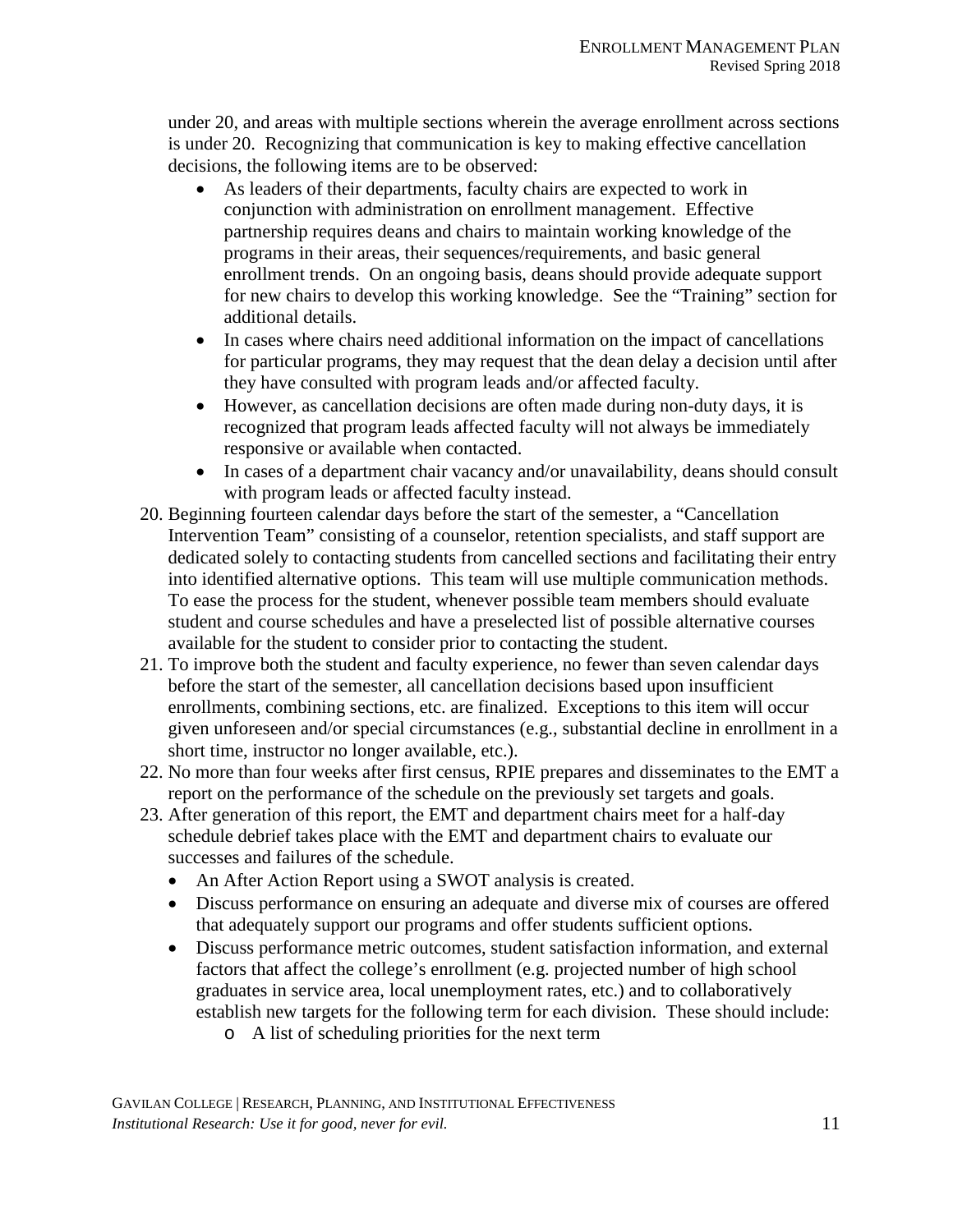- o Performance goals for the next term based upon the plan's metrics, including specific enrollment targets
- o Balance of courses in content, delivery method, location, and time
- This plan specifically does not outline any single formula for targets and objectives as these items may require flexibility due to conditions "on the ground." However, several benchmark metrics are to be observed and considered at the process, discipline, division, and college levels. These metrics are detailed in the following section.
- 24. RPIE to analyze final data and make projections based upon the agreed upon metrics from the AAR and collaborative goal-setting.
- 25. Board of Trustees is updated tri-annually with the result of the process as the President deems appropriate.
- 26. Before process restarts in the next corresponding term, targets are revisited by EMT and deans establish with the chairs prior to seeking schedules, and the process begins anew.

A simplified, graphical representation of this process follows.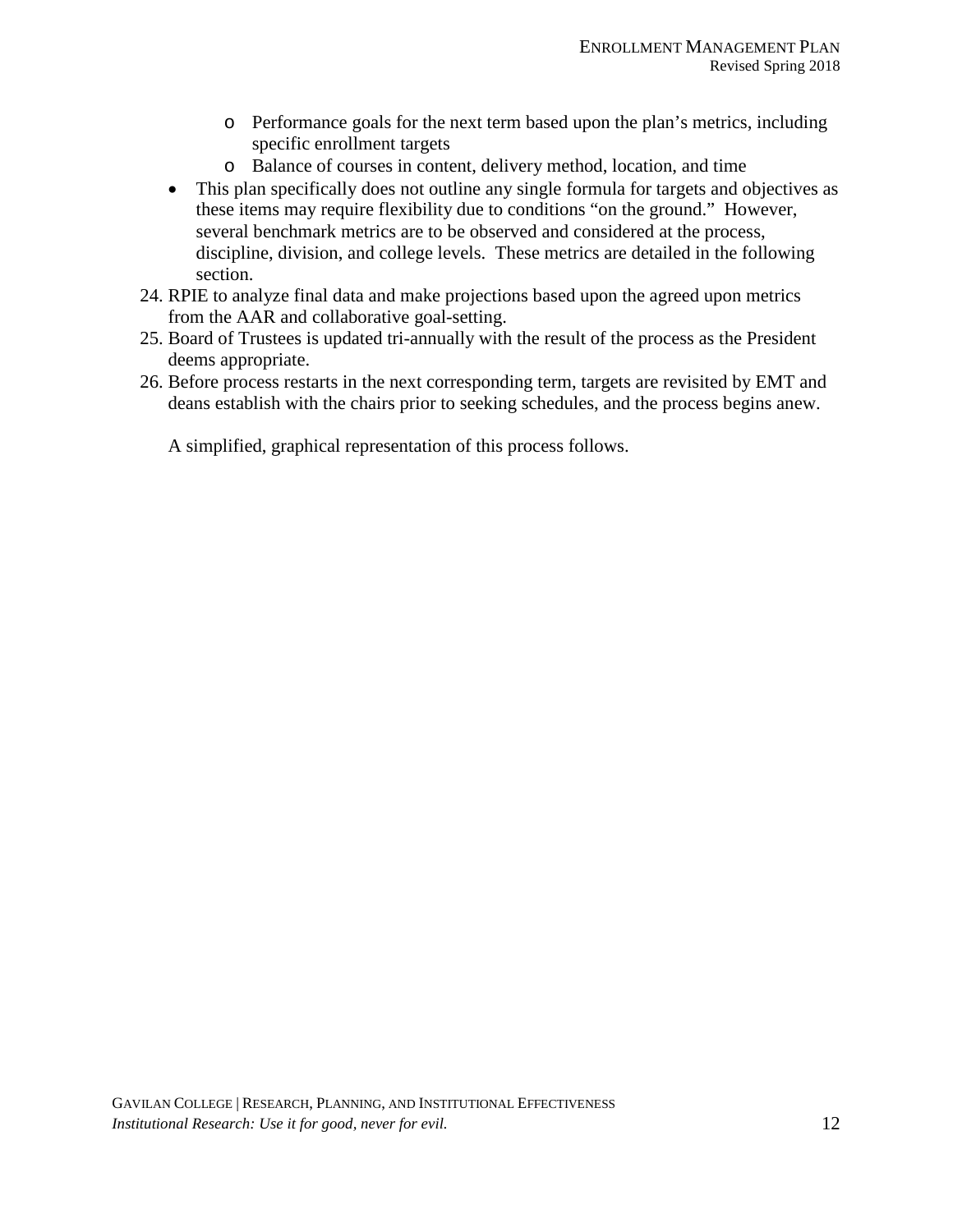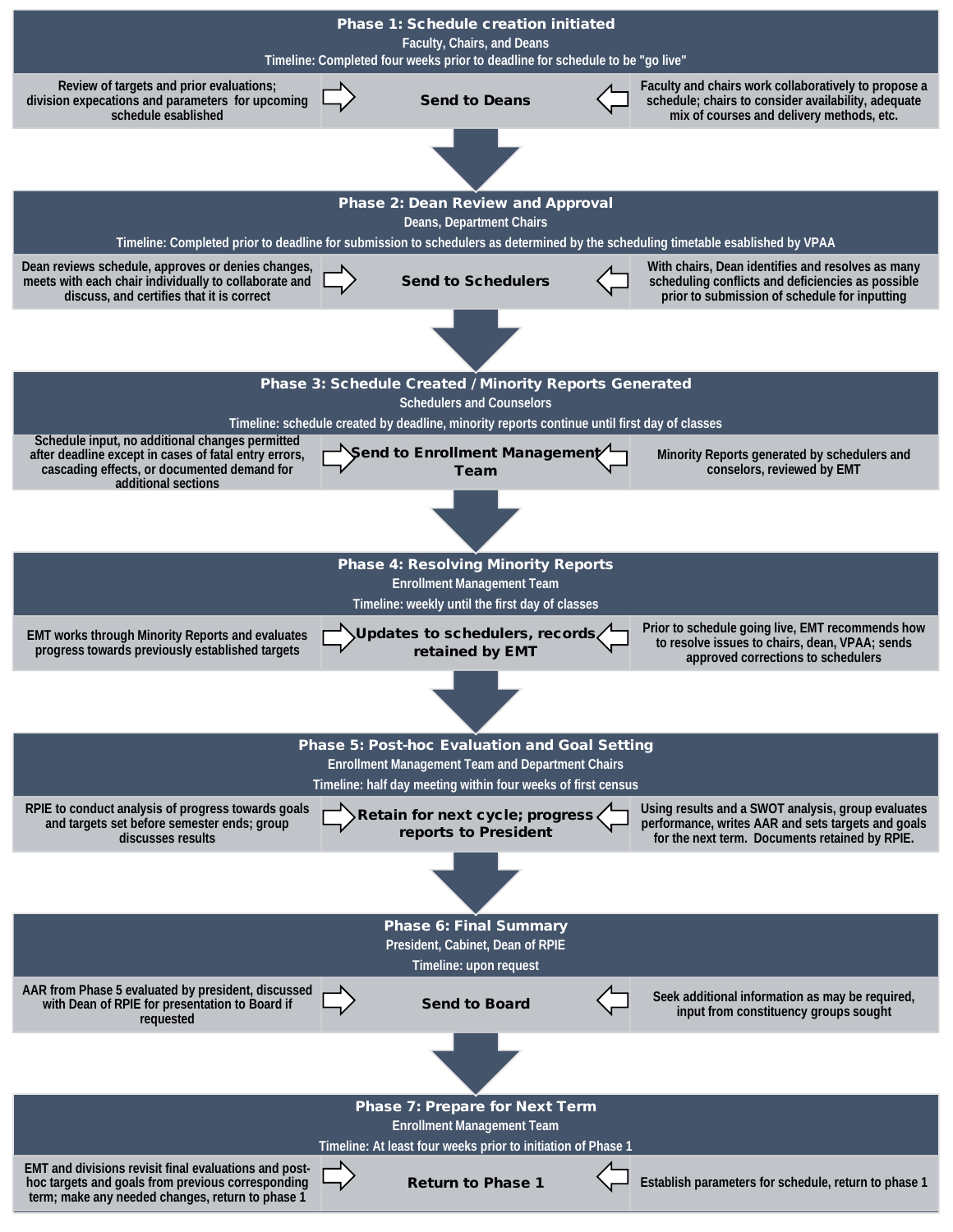#### <span id="page-13-0"></span>**Evaluation Metrics**

#### <span id="page-13-1"></span>**Benchmark Statewide Standard Metrics**

The following section identifies a series of statewide and local benchmarks that the EMT will consider during its meetings each term.

- Student headcount Student headcount is an unduplicated count of students. It is actual number of individual students enrolled. Students may enroll in one more courses in a term, but they are counted only one for the term.
- Student Enrollment Student enrollment is a duplicated count of students. Students may be enrolled in more than one course and would be counted in each course for the term.
- Full-Time Equivalent Student (FTES) FTES is a standard statewide measure of student enrollment at an academic department, or an institution. FTES is a key performance indicator, productivity measure, and funding rate. FTES represents neither student headcount nor student enrollment, but it is a conceptual measure of student enrollment. The formula to calculate FTES is expressed by the equation below:
	- $\circ$  FTES = (Census enrollment X Weekly student contact hours X Term Length Multiplier) / 525 where  $TLM = 16.7$
	- $\circ$  Example: FTES for a 3 unit class with 30 students enrolled at census = (30 x 3.38 hours/week x 16.7 weeks/semester) / 525 = 3.22
- Full-Time Equivalent Faculty (FTEF) In a FTEF, a faculty member's actual workload is standardized against the teaching load. Thus, FTEF does not represent an actual number of faculty members; it is a conceptual measure workload at an academic department, or an institution. The formula to calculate FTEF is expressed by the equation below:
	- $\circ$  FTEF = WFCH / Contract teaching load of the discipline where WFCH = standard course hours
	- o Example:  $3/15 = 0.20$
- Weekly Student Contact Hours (WSCH) WSCH is acronym for weekly student contact hours. It presents a total number of hours faculty contacted students weekly in an academic department or an institution.
	- o WSCH = census enrollment x class hours per week
- Instructional Efficiency (WSCH/FTEF) WSCH is a proxy for revenue generated by the class. FTEF is a proxy for instructional cost. The ratio, WSCH per FTEF could be interpreted in terms of cost-efficiency or instructional quality. Generally, efficiency ratings in excess of 400 are considered adequate, while those in excess of 525 are considered efficient. The California Community Colleges Chancellor's Office identifies the "breakeven" point for the average course as an efficiency rating of 525 (or about a headcount of 35 for a typical 3-unit lecture course).
	- $\circ$  Efficiency = WSCH/FTEF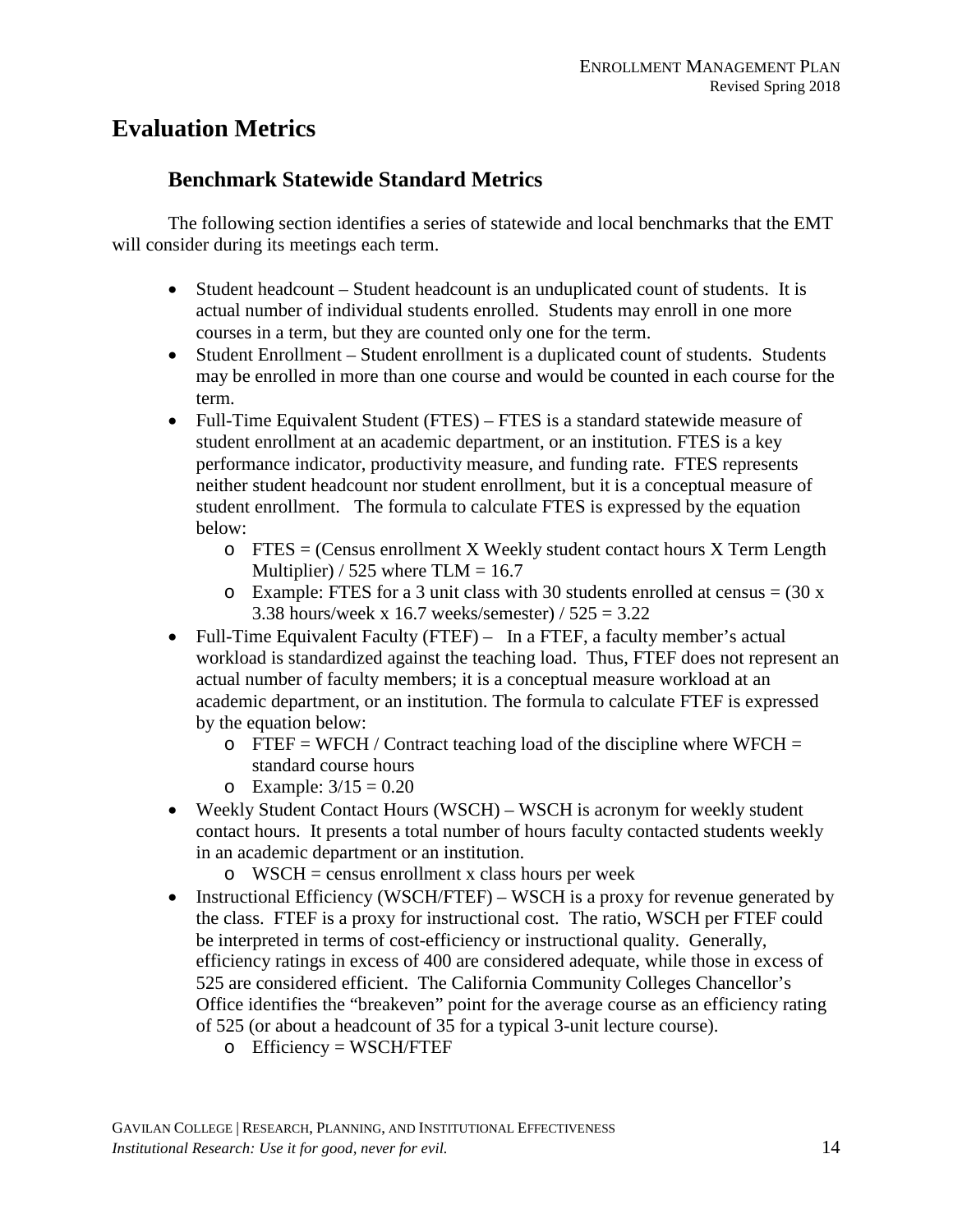- Spend per FTES Spend per FTES is the overall institutional expenditure for instructing one FTES in a given discipline. This measure is used to benchmark the costs of instruction in various disciplines to others, as well as benchmark these costs to the same disciplines at other institutions. The reader should note that substantial variability in this metric is both expected and appropriate as certain disciplines have higher instructional costs due to the nature of their programs, including contact hour requirements, physical resources required, and related items.
	- $\circ$  Spend per FTES = total budget for a given discipline / FTES generated by that discipline on an annual basis
- Average Wait List Size Average wait list size is a measure of how many students were unable to get into their course of choice. Effective enrollment management should reduce wait list sizes over time
	- $\circ$  Average wait list size = aggregate total number of students on waitlists
- Average Class Size (ACS) ACS is a measure of the enrollment per faculty contact hour. The formula to calculate ACS is expressed as follows:
	- $\circ$  ACS = WSCH / WFCH or ACS = (WSCH/FTEF) / Teaching load
- Space utilization Space utilization is a measure of how efficiently our classrooms are utilized. Ultimately, it is used to measure "down time."
	- $\circ$  Space utilization = the percentage of minutes that a classroom is occupied by classes during instructional hours using a 50-minute basis hour
- Success Rate The percentage of students who received a passing grade of A, B, C, P at the end of the semester.
	- o Success rate =  $\text{(sum of A, B, C, P)/(sum of A, B, C, D, F, P, N, W, I)}$
- Retention Rate The percentage of students retained in a class at the end of the semester.
	- o Retention rate = (sum of  $A, B, C, D, F, N, P, I$ )/(sum of  $A, B, C, D, F, P, N, I, W$ )
- Persistence rate The percentage of students enrolled in next term out of students enrolled in first term.
	- $\circ$  Persistence rate = (number of students with at least one course in next term) / (number of students with at least one course in the first term)
- Graduation rate The percentage of students who complete a degree or certificate within a specified timeframe.
	- o Graduation rate = number of students receiving a credential within 4, 6, and 12 semesters, exclusive of summer and intersession terms / number of new students in a given term
- Transfer rate the percentage of students who, upon matriculation, identify transfer as their primary educational goal and who ultimately transfer to a four-year institution
	- o Transfer rate = number of students who transferred / number of new students in a given term with transfer as their primary education goal

The reader should note that student outcome related metrics are to be disaggregated for equity groups, student status, education goal, and various institutional statuses including distance education, location, delivery method, and related items as needed.

#### <span id="page-14-0"></span>**Additional Metrics**

GAVILAN COLLEGE | RESEARCH, PLANNING, AND INSTITUTIONAL EFFECTIVENESS *Institutional Research: Use it for good, never for evil.* 15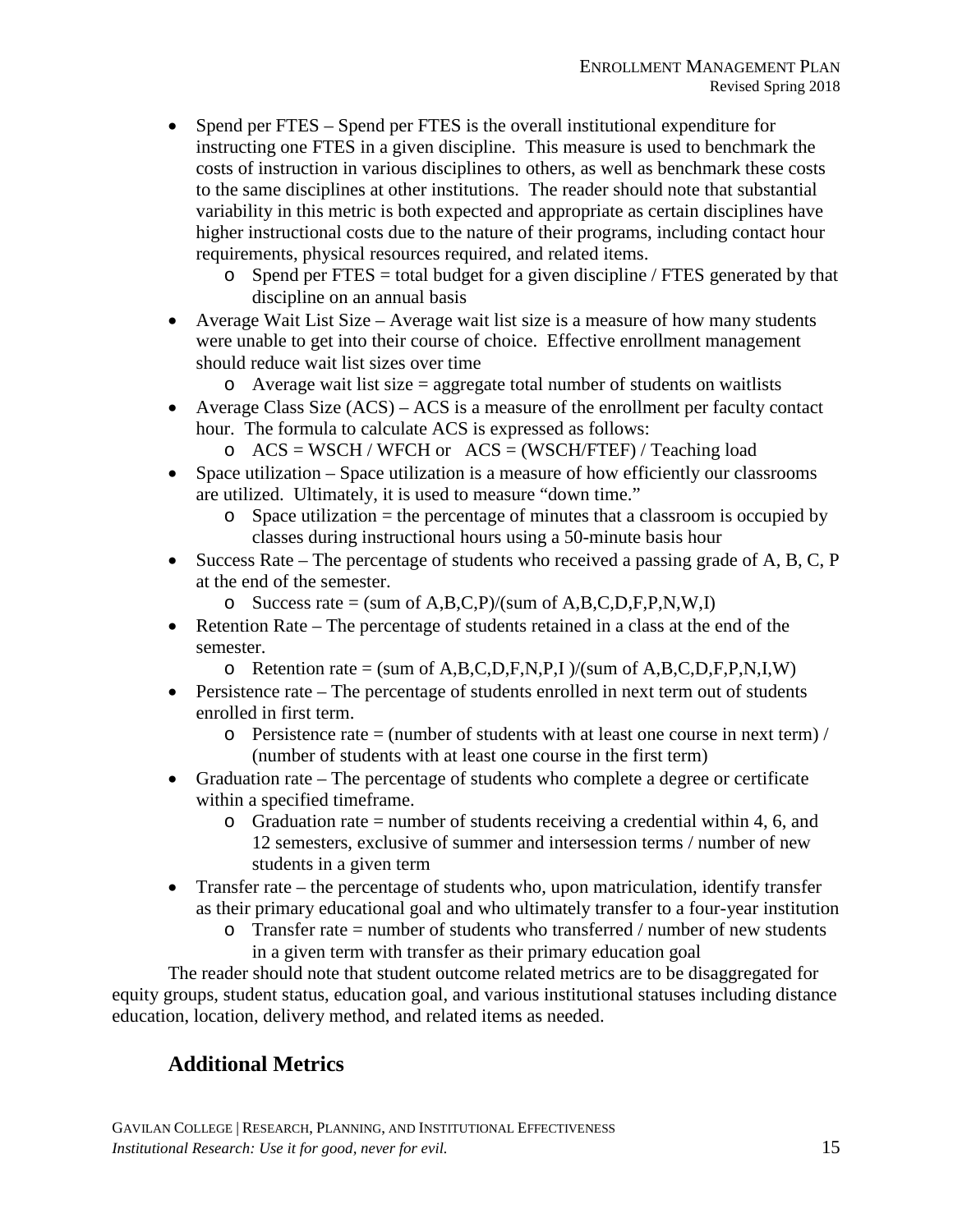In addition to assessing the outcomes of scheduling cycles, the enrollment management process itself requires evaluation. Key to evaluating the process are:

- The percent of schedules submitted on time
- Adherence to scheduling timeline such that finalized schedule is viewable to students no less than two weeks prior to the opening of registration
- Evaluation of deans' change, challenge, and cancellation logs
- Trend analysis of the total number of cancelled classes relative to overall enrollment and total number of baseline sections
- Student satisfaction with the schedule of classes, collected both through formal survey and informal, ad hoc interactions
- Faculty satisfaction with the schedule of classes and the scheduling process collected via formal survey

#### **Reporting**

<span id="page-15-0"></span>RPIE will prepare an enrollment management annual report. This annual report will be disseminated to stakeholder groups. It should include data used to inform schedule decisions in next relevant cycle as evidenced from meeting minutes from the Enrollment Management Team as well as an analysis of the performance metrics and list of recommendations for future process changes and improvements.

#### <span id="page-15-1"></span>**Training Schedule**

This section reserved for an outline of required, ongoing training for department chairs and administrators to be determined by the committee.

#### <span id="page-15-2"></span>**Curriculum Timeline**

Due to a variety of constraints, including meeting timelines, revisions, articulations, and the current scheduling cycle, all new and substantial change curriculum revisions must be submitted three semesters in advance, exclusive of summers, of the first appearance of the course in the schedule. This timeline allows for full compliance with regulations, allows for two readings, Board of Trustees approval, articulation approval through the California State University (CSU) and University of California (UC), and Chancellor's Office (CCCCO) approval. For example, for a course to appear on the fall 2019 schedule, it would need to be submitted for its first reading during April of 2018, allowing for two readings, board approval, articulation approval through CSU and UC, CCCCO approval, and inclusion on the fall 2019 schedule prior to its release to students in April/May of 2019. Full details on the curriculum committee process are available by contacting the faculty chair of the committee or the curriculum specialist. A graphical representation of the curriculum process is as follows: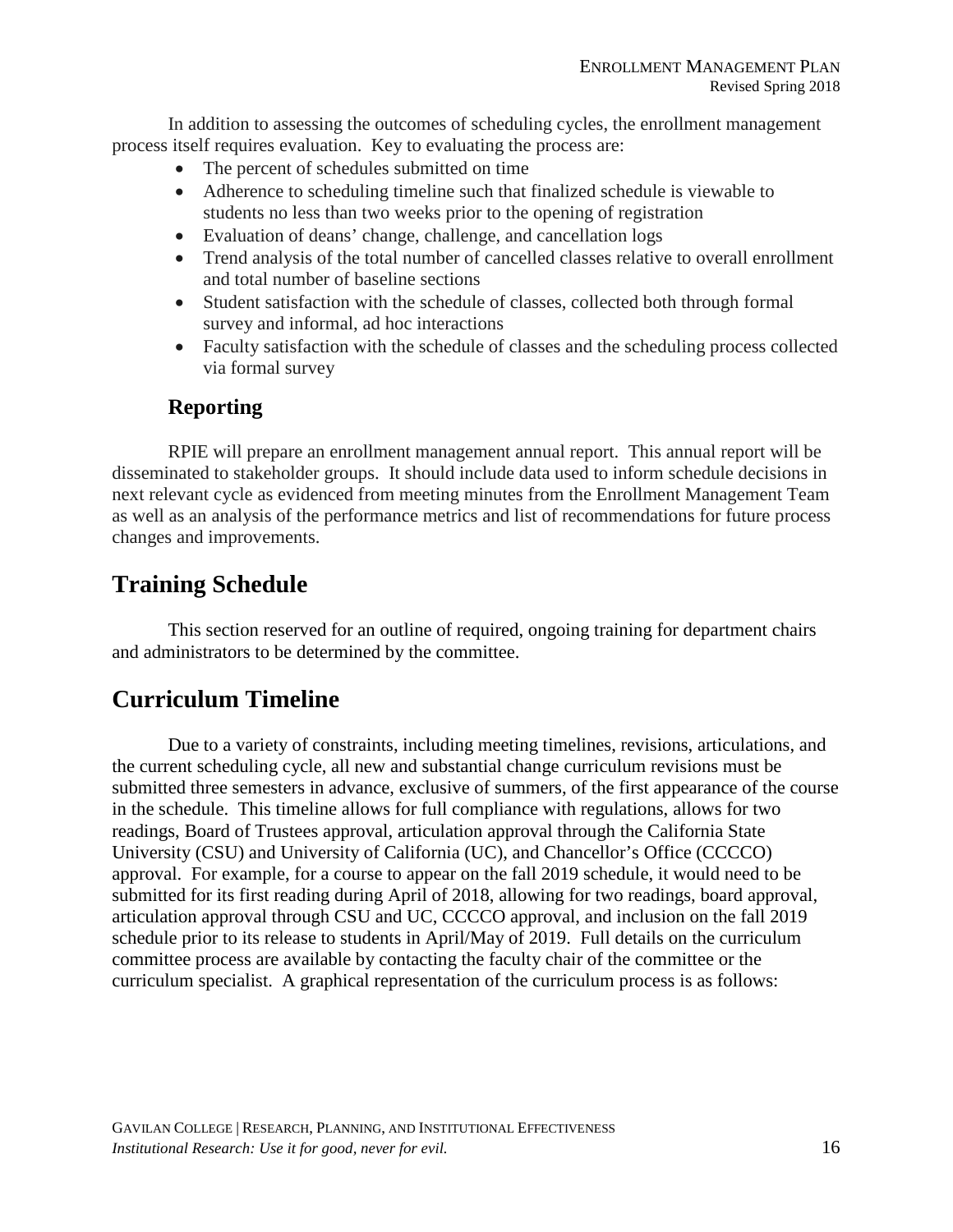

GAVILAN COLLEGE | RESEARCH, PLANNING, AND INSTITUTIONAL EFFECTIVENESS *Institutional Research: Use it for good, never for evil.* 17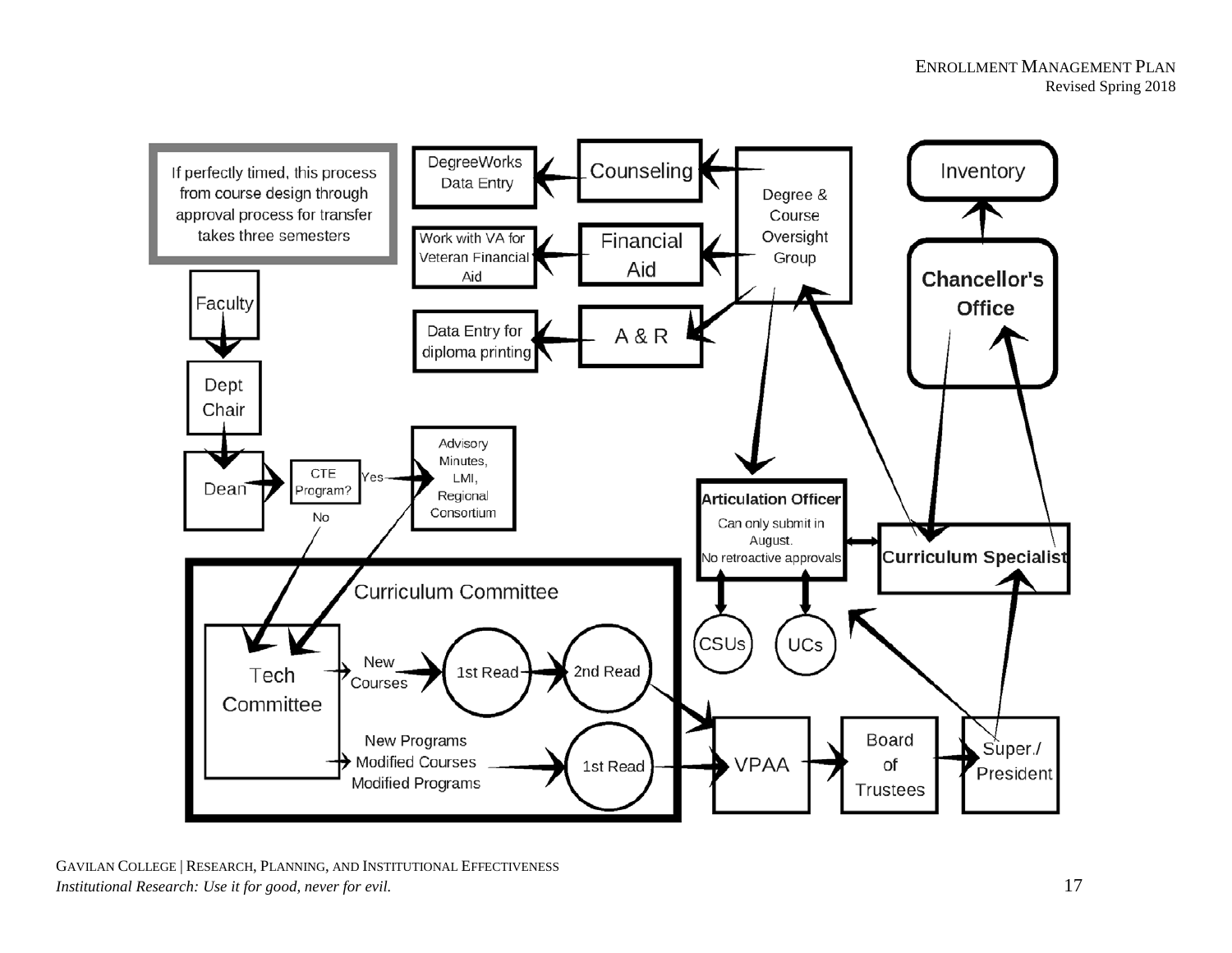#### <span id="page-17-0"></span>**Schedule Development Timeline**

The following calendar outlines a generic scheduling cycle timeline to be applied to our two scheduling periods: summer/fall and spring. To apply this calendar to specific dates, reference the college academic calendar for semester start dates. The reader is reminded that collective bargaining agreements stipulate that spring break always occurs during the first full week of April. During this time, faculty may be unavailable for consultation. Changes, additions, or subtractions to the schedule that do not conform to the timeline receive lowest priority, may be delayed, or in exceptional cases, may be rejected by the supervising administrator.

| <b>TIMELINE</b>                            | <b>TASK</b>                                                                                                                                                                                                                     |
|--------------------------------------------|---------------------------------------------------------------------------------------------------------------------------------------------------------------------------------------------------------------------------------|
| One week prior to<br>beginning of semester | First drafts of schedule are sent to department chairs by the academic<br>scheduling coordinator.<br>For example, first drafts of the spring schedule would be sent one<br>week before the start of the preceding fall semester |
| End of second week<br>of semester          | First drafts are due to academic deans. Academic deans review the<br>schedule and discuss revisions with department chairs                                                                                                      |
| End of third week of<br>semester           | Term setup is completed by Admissions & Records. Revisions are<br>completed and proposed schedule is sent to schedulers; inputting<br>begins. Faculty chairs are reminded that all final changes are due in<br>one week.        |
| End of fourth week of<br>semester          | Final hard deadline for all schedules and for deans to send<br>substantive changes to schedulers.                                                                                                                               |
| End of eighth week of<br>semester          | First drafts of schedule completed in Banner, drafts released to all<br>employees for review; feedback to be submitted to supervising<br>administrator for forwarding to the EMT for resolution                                 |
| End of tenth week of<br>semester           | Final day to make changes to the schedule without an addendum/blog<br>post                                                                                                                                                      |
| End of tenth week of<br>semester           | Schedule is released to students and general public; marketing of<br>courses begins                                                                                                                                             |
| End of twelfth week<br>of semester         | Schedule goes live for registration                                                                                                                                                                                             |

#### <span id="page-17-1"></span>**Scheduling Guidelines**

The following list of scheduling guidelines have been developed to improve the student experience and student outcomes, facilitate ease, replicability, and transparency of scheduling, ensure adequate variety of courses and subjects, promote overall efficiency, and increase space utilization.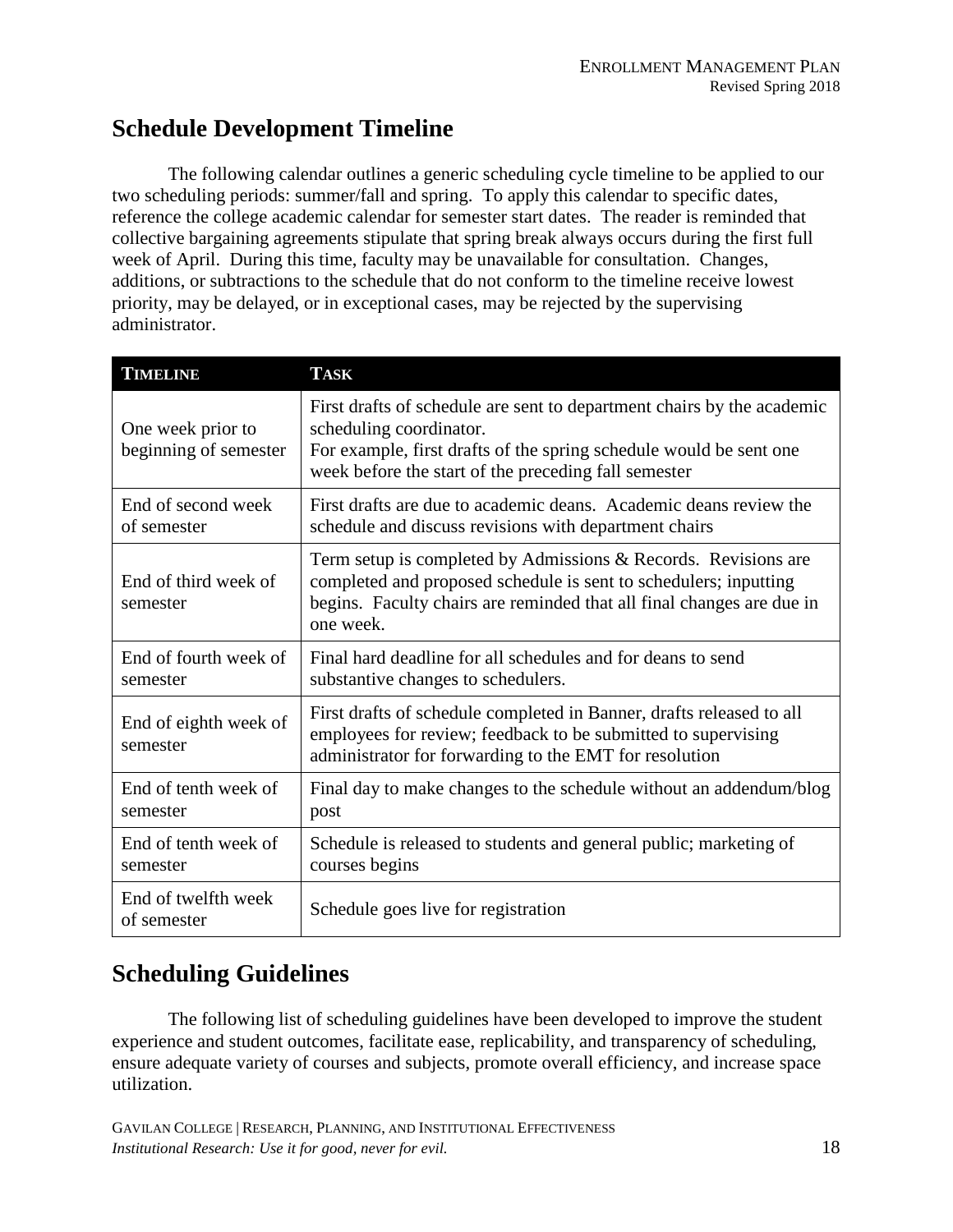#### <span id="page-18-0"></span>**Guiding Principle**

"Students lives can be very unpredictable, so they need us to be consistent."

#### <span id="page-18-1"></span>**Scheduling Guidelines**

- 1) When developing schedules, faculty and supervising administrators should consult the prior corresponding term's master schedule with census enrollment totals as well as the content of current ed plans as a baseline for determining the number of sections required of given courses. Prior term master schedules will be provided by the Division of Research, Planning, and Institutional Effectiveness prior to the start of the scheduling timeline. The ed plan tool is always up to date and available via ARGOS. Questions regarding the master schedule and/or the ed plan tool can be directed to the supervising administrator.
- 2) All divisions must take measures to ensure that a balance of GE courses exists across all sites, times, and delivery methods. Crosstabulations of these data from prior terms are available via the GavDATA scheduling tool and from the Division of Research, Planning, and Institutional Effectiveness.
- 3) To reduce overlapping courses for ease of student schedules, minimize facility downtime, and free up space for the scheduling of additional sections, all courses, exclusive of fully online courses, must adhere to the standard block schedule. This includes back-to-back utilization of lab and studio spaces. Standard passing time between lecture sections is ten minutes. Additional passing time may be permitted for lab and studio spaces that make require setup of materials, but these schedule gaps should be minimized.
- 4) To accommodate the maximum number of student schedules, divisions should refrain from scheduling the same course back-to-back whenever possible and practical given the count of sections. Additionally, divisions are encouraged to ensure that multiple sections of a course meet on different days. For example, if two face-to-face sections of a typical lecture course are offered during one term, scheduling one section MW and one section TTh is preferable to having both sections meet on the same days.
- 5) On or after 4:00 P.M., block classes may be held. Block classes are classes that have a lecture component that meets for more than 2 hours (or 100 or more minutes using a 50 minute basis hour) at a time, on one day per week. Block classes must begin as specified by the block schedule.
- 6) All courses confirming to items (1) through (5) receive scheduling and room priority. All nonconforming classes are scheduled and placed in rooms *only after* all conforming classes are scheduled. Classes offered in patterns other than approved above will be placed in classrooms after other classes have been placed and if space is available at that time. When classes cannot be placed, they will need to be rescheduled.
- 7) Irregular schedules are permitted ONLY in cases where a course requires laboratories and rooms with specialized equipment and it is impossible to schedule the course within regular guidelines due to non-schedule created space/equipment limitations.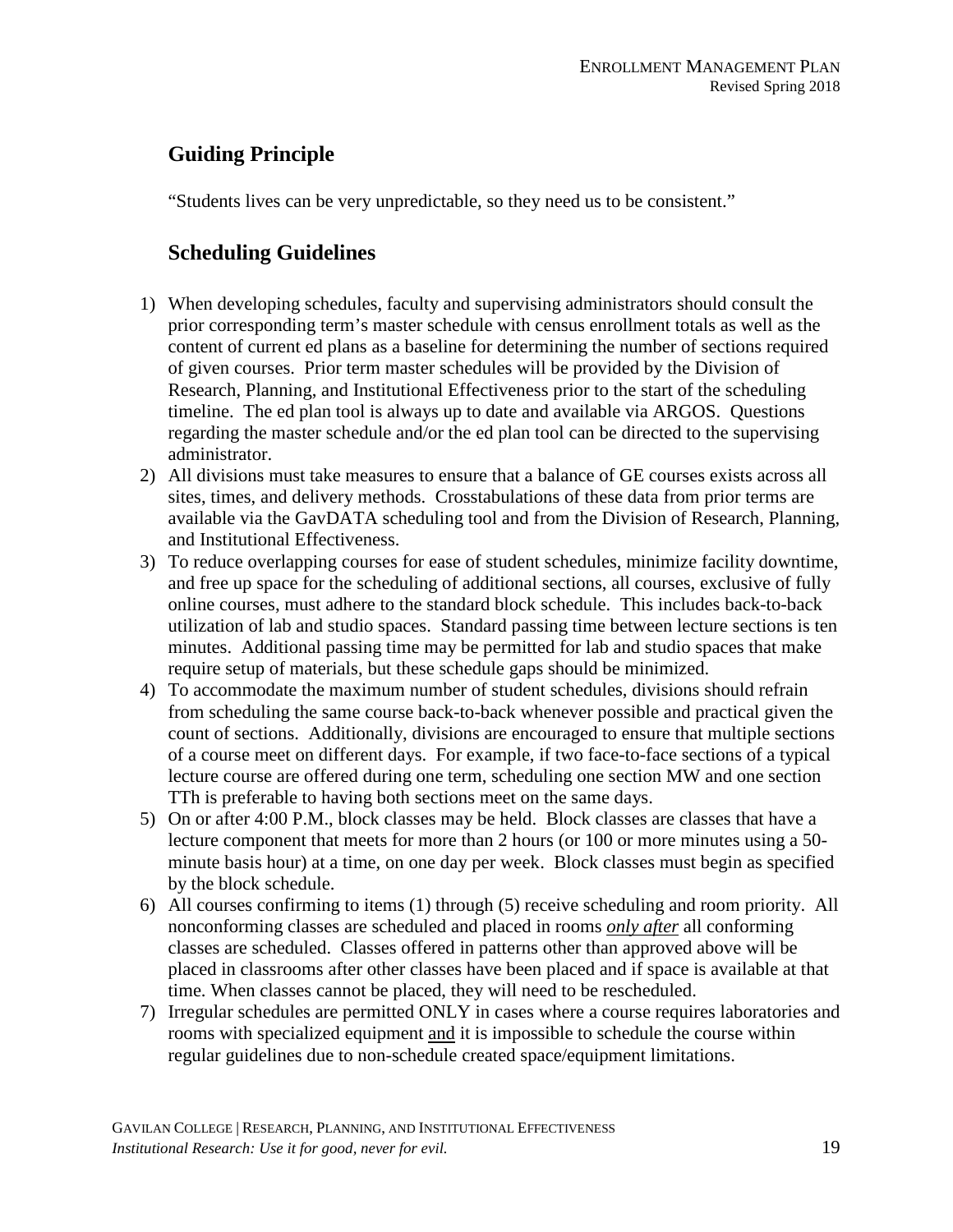- 8) Barring special circumstances, courses with a single face-to-face section during a semester should be scheduled in Gilroy given the central location within the District.
- 9) Stakeholders are reminded that hybrid courses, wherein part of the instruction is face-toface and part of the instruction is asynchronous online, must be scheduled under the alternative accounting procedures. The alternative accounting procedures reduce the FTES generated by a course with the same headcount. Thus, if a program utilizes hybrid courses, schedules should include a variety of delivery methods whenever possible.
- 10) Online and hybrid courses should only be assigned to instructors who have completed training such as BootCamp, @One Certification, CSUEB, etc. unless a documented exception from the supervising administrator exists. Contact the distance education coordinator for additional information. This item is subject to change pending the outcomes of current contract negotiations.
- 11) To facilitate maximum use of space as well as ensure that courses from all divisions may be assigned to rooms as early as possible, except in cases wherein a room has no other useful purpose or substantial materials and equipment are centrally located (e.g., allied health simulation lab, weight room, theatre, studio space, child development, etc.), departments and programs will not "own" particular classrooms; rooms may be used in as deemed appropriate by schedulers.
- 12) Courses offered at off-site locations must be clearly labeled and noted for ease of student registration.
- 13) To increase the ease of students creating a single cohesive schedule each term, to improve room utilization, and ensure continuity of student services, the Enrollment Management Team will recommend to the VPAA a set of common start and end dates to for the next corresponding term when they undertake the goal setting and planning meeting at the end of each term. After the final start and end date parameters are approved by the VPAA, these parameters will be distributed to all stakeholders prior to the start of the schedule generation process. Unless an exception is granted by the VPAA, courses are expected to adhere to these calendar options.
- 14) Classroom space is first assigned to credit and degree-applicable courses, then to noncredit courses, then to community education courses.

#### **Required Documentation of Exceptions to the Guidelines**

<span id="page-19-0"></span>While occasionally necessary, exceptions to this policy should be rare and must include a documented explanation that stipulates the course excepted, the accommodation required, and the specific rationale for the exception including why no conforming schedule was possible, as well as alternatives considered prior to granting the exception. Academic deans will retain a file of documented exceptions for the sake of transparency as well as later reference as part of an AAR and process improvement.

#### <span id="page-19-1"></span>**Recommended Next Steps**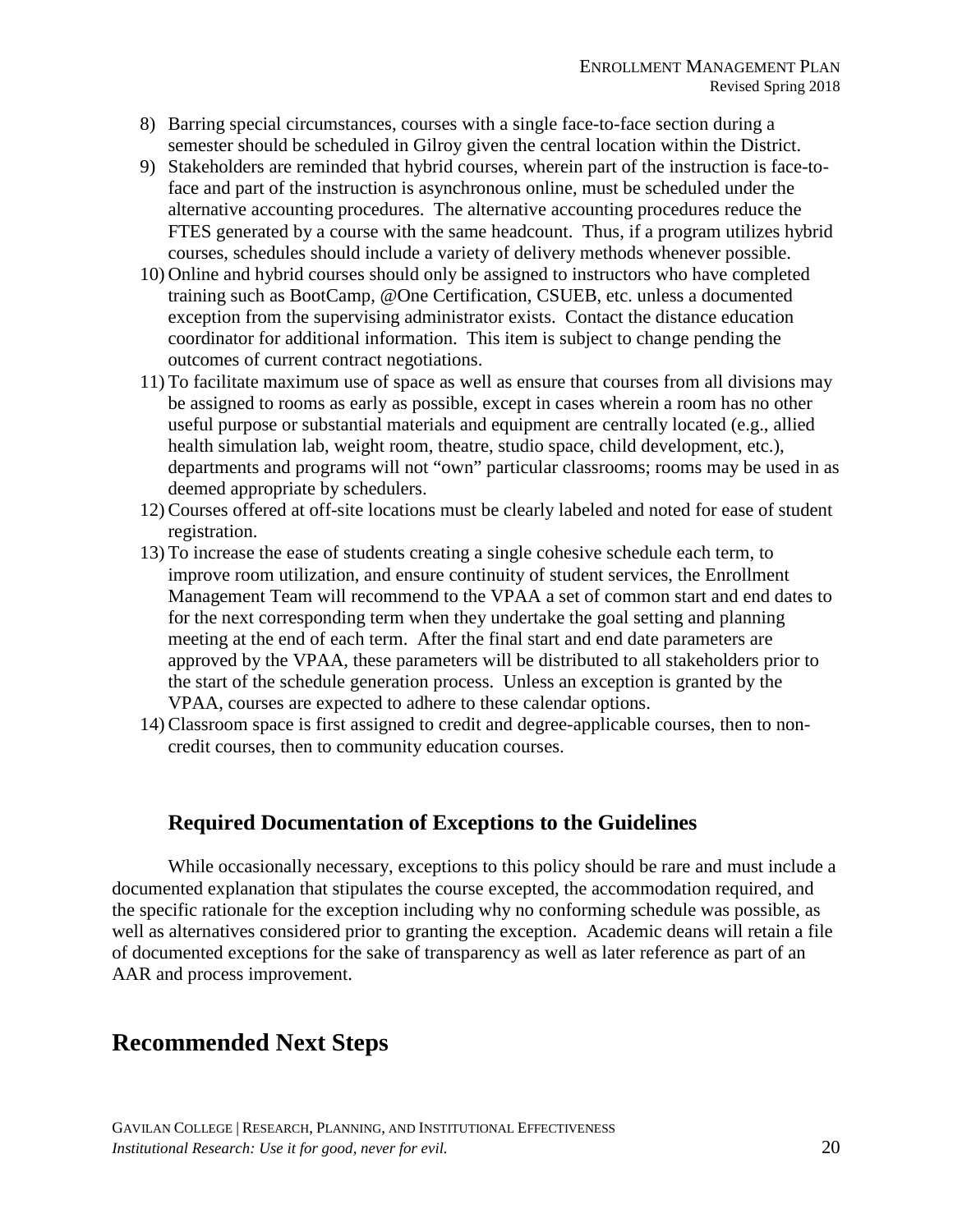After consultation with various shared governance groups, the following list of continuous quality improvement projects is offered as possible next steps to this plan.

#### **BP/AP 4021**

<span id="page-20-0"></span>As a follow-on continuous quality improvement project, develop of an Administrative Procedure to accompany Board Policy 4021. Currently, BP 4021 stipulates the following:

> Gavilan College will determine its minimum size classes based on the following guidelines:

- Classes which show below 20 in student enrollment are subject to review and cancellation by the Deans and/or Vice President of Instructional Services.
- Such classes may be recommended for review by the Vice President of Instructional Services or a Department Chair.
- A department desiring continuation of a course with less than 15 enrolled must present substantiation for the desirability of its continuation.

However, BP 4021 has no corresponding Administrative Procedure. As a result, no standardized process underlies this board policy. Thus, formation of a task force to work on the establishment of an administrative procedure for BP 4021 within the next year is recommended.

#### <span id="page-20-1"></span>**Minimum Course Lengths & Optimum Class Maximums**

As a follow-on continuous quality improvement project, establish a task force charged with developing a process to recommend minimum course lengths and optimum class maximums. These topics carry a threefold impact for the institution  $- (1)$  the quality of the student experience, the impact on student success, and the ability of students to take needed courses and make timely progress, (2) the optimal and minimum class length and size for instructional soundness according to subject matter experts, and (3) the fiscal impact to the District. With 10+1 and administrative implications, establishment of a cross-functional task force within the next year is recommended.

#### **Waitlist Implementation**

<span id="page-20-2"></span>As a follow-on conditional project for successful implementation of the plan, a task force charged with developing a set of rules for waitlists and working on waitlist implementation is recommended. Establishing waitlists requires a variety of technical and practical steps. The department of Information Technology would need to work with Banner to ensure that the technology is activated and that business rules are properly programmed. The task force would need to discuss and recommend these business rules. Examples of typical waitlist rule questions that would need resolution include: